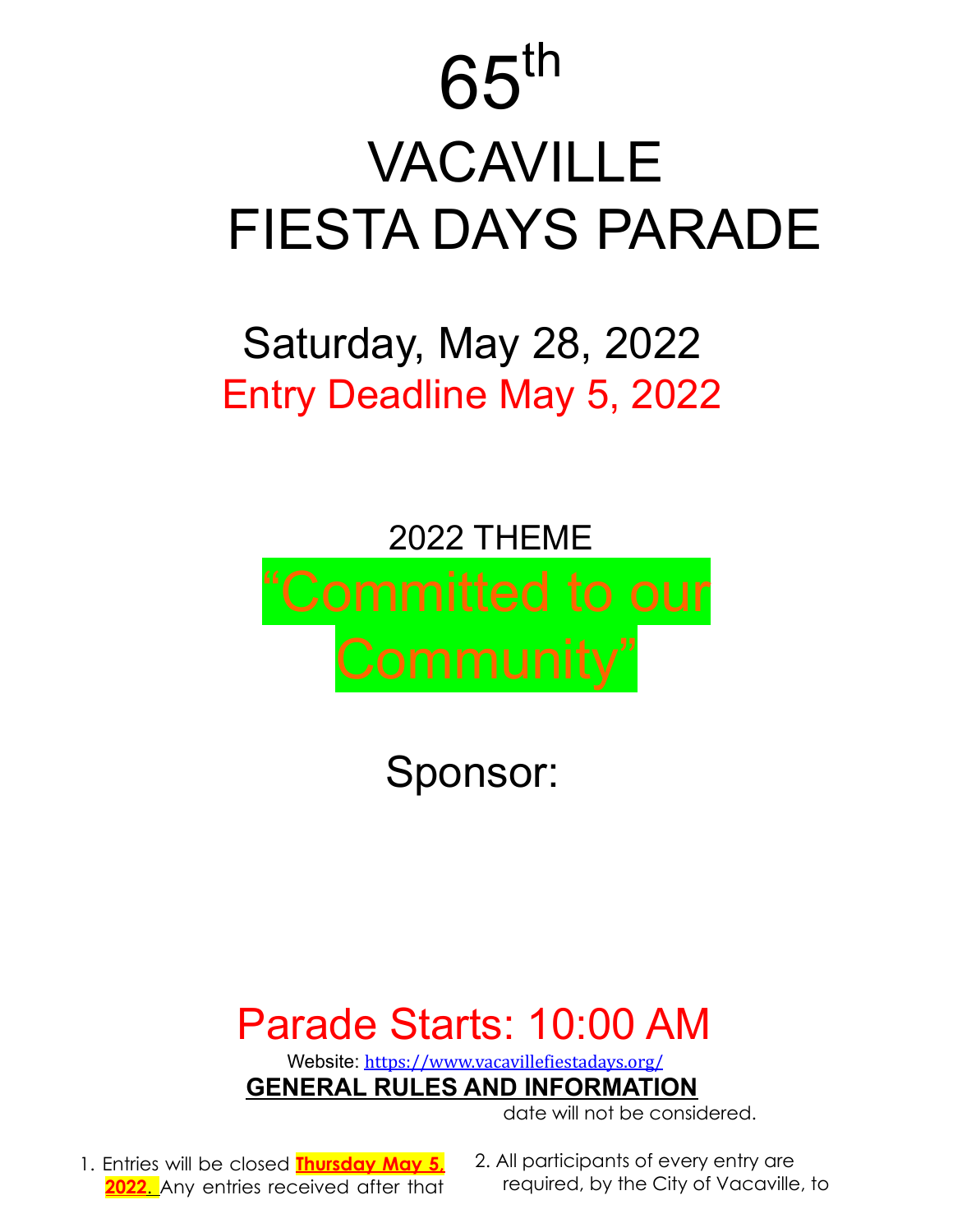sign Waivers of Liability. No Entry will be given a Parade Number until Waivers of Liability are complete and received.

- 3. The Vacaville Fiesta Parade Chairman reserves the right to reject or disqualify any entry for the violation of any Parade or City Rules.
- 4. Cause for immediate **disqualification**:
	- Stopping at any time along the parade route, includes all performances;
	- Tossing or throwing\*\* of anything (paper/coupons/advertisements, trinkets, candy, etc.);
	- Political campaigning along parade route during parade hours;
	- Incorrect entry category;
- 5. **Parade Awards** will be presented the day of the Parade at 3:00 pm at Creekwalk Stage. Awards **must be picked** up time of presentations or at Fiesta Days Merchandise Booth prior to the end of Fiesta Days. We do not mail.
- 6. The judging stand will be located on the right side of the line of march in front of City Hall.
- 7. All **horse entries** will be pre-judged promptly at 8:00 a.m. Horses will be allowed 5 seconds for salute in front of the reviewing stand. All participants must be present.
- 8. Horse entries must be applied for and paid for separately from other types of entries (bands, floats, novelty).

Association rules will apply to all mounted entries.

10.Contestants must complete entire parade route in order to avoid disqualification.

- 11.**NO** political campaign entries; only current office holder entries permitted.
- 12.No entry may enter the parade route more than one time for competition regardless of change in name or appearance. (School drum corps may not be exempt from this rule).
- 13.Entries or participants involving vehicles or animals (horses, steers, etc.), must maintain control of such vehicles or animals at all times.
- 14.No one under six (6) years of age may appear as an entry, unless accompanied by someone over eighteen (18) years of age.

15. Units with loud or unusual sounds must indicate such on the entry form. Failure to do so may result in being disqualified in, or from, competition. This is for safety

- 16.Individual Score Sheets available upon request after the Fiesta Days event within in 60 days (Marching Units and Floats only).
- 17.Bands must play throughout the entire parade route.

9. The California State Horsemen

\*\*You may HAND out items before and after the parade, or along the parade route while on the **sidewalk**. NO handouts may be given from the street to the crowd because that area MUST remain unimpeded for path of travel and emergency access.

### **SATURDAY, MAY 28, 2022**

\*\*NO walk-in applications. Must mail or email.\*\*

Check-in begins: 7:30 am Marshals Assemble: 9:00 am

Parade Starts: 10:00 am Submit entries or questions via  $\cdot$ Email: fiestadays@yahoo.com •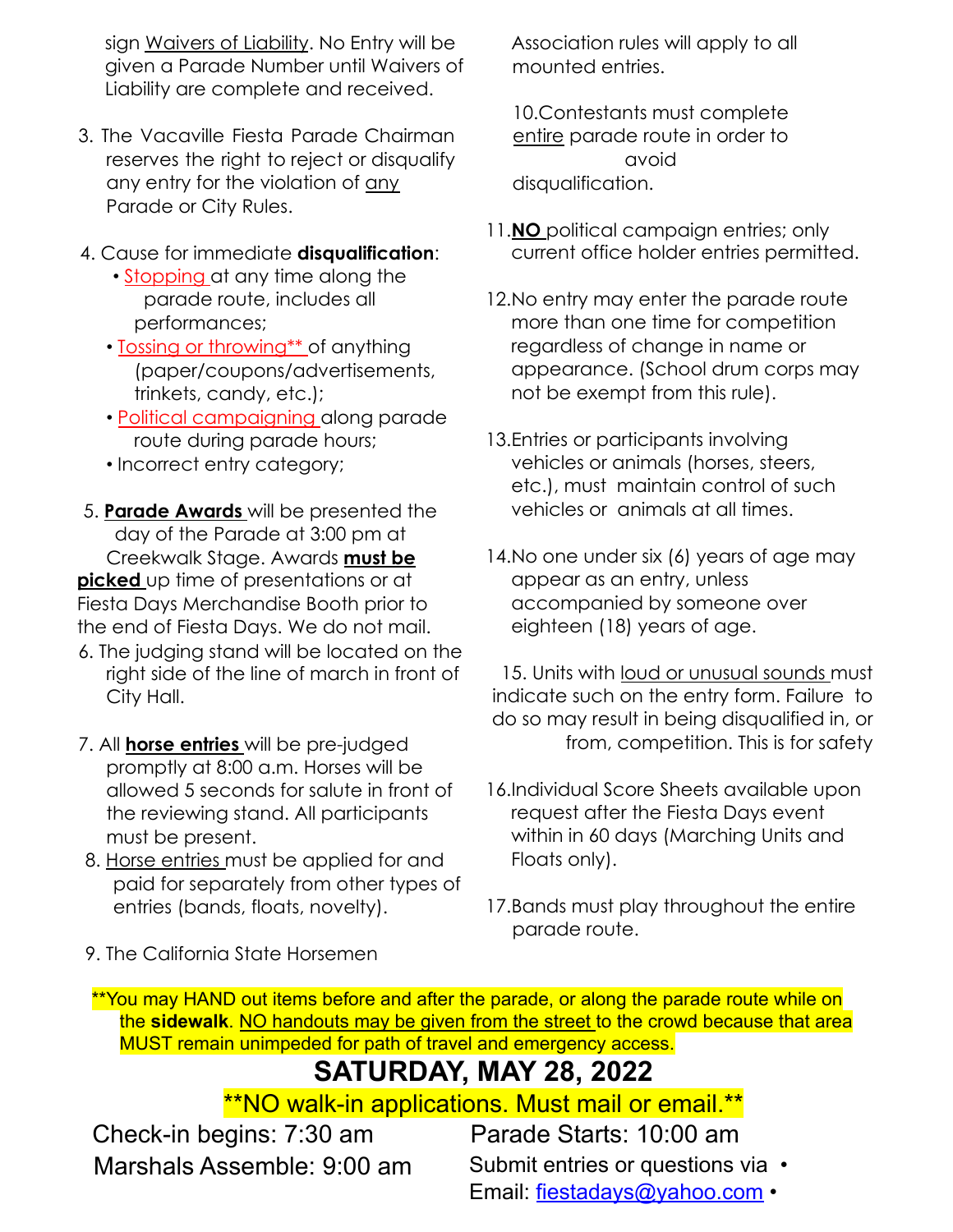Vacaville, CA 95696

## **ENTRY DEADLINE: May 5, 2022**

Assembly areas: the exact locations will be determined on the parade day, but groupings will remain the same.

- 1) Bands, Drums Corps, Drill/Guard, Major/Majorettes Cernon Street
- 2) Floats Mason Street
- 3) Mounted Units & Horse Drawn Vehicles Davis Street (Umpqua Bank)
- 4) Novelty Williams Street
- 5) Autos Parker Street
- 6) Non-Judged (must be approved by Parade Staff) Merchant Street



#### **ENTRY FORM**

categories is \$35

Entry fee for **Mounted Groups** (3 or more) is \$75 Entry fee for **Auto groups/clubs** (5 or more) is \$50 Entry fee for all other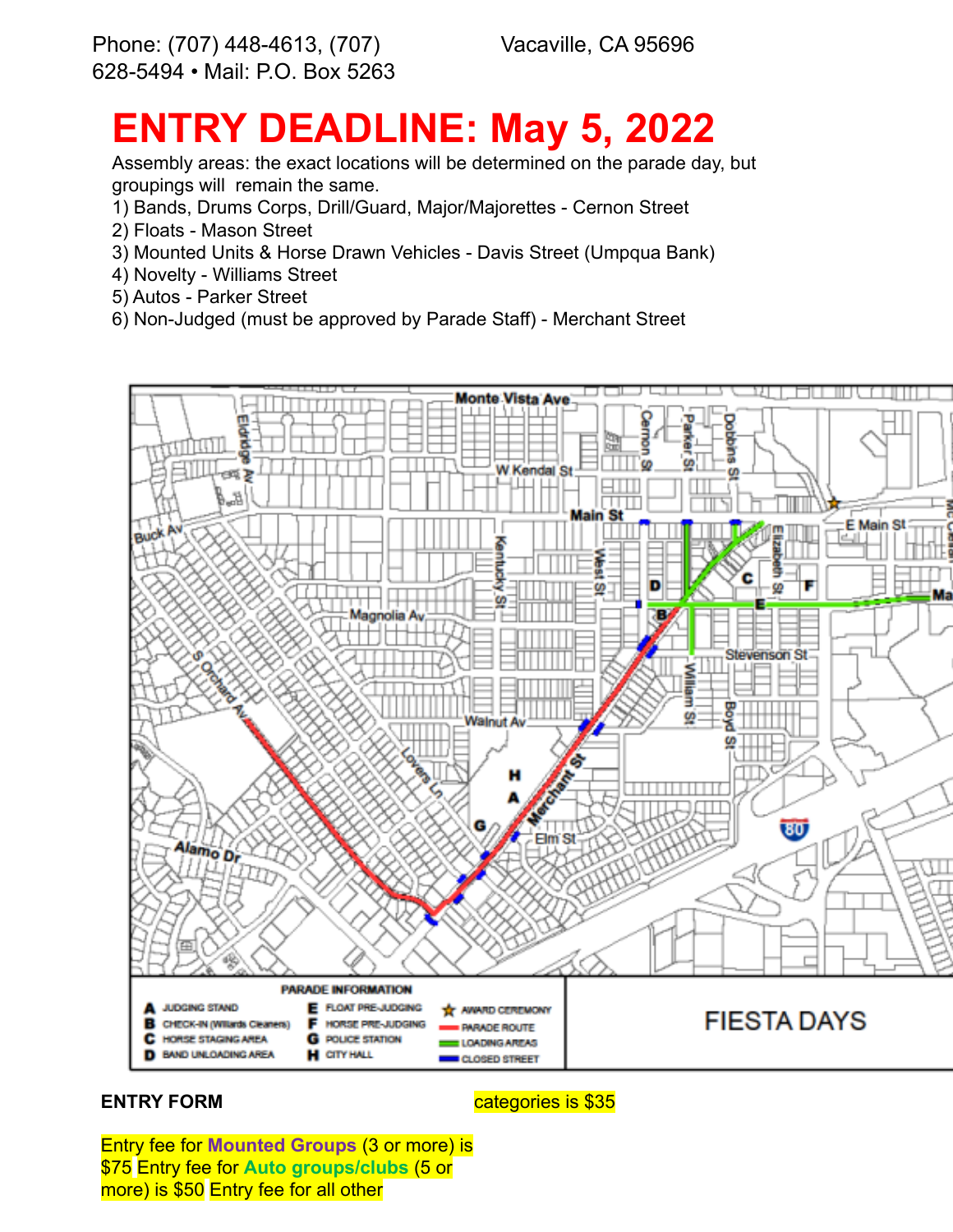Days. ENTRIES WILL NOT BE ACCEPTED **AFTER May 5, 2022**

Fees are per entry. Checks to Vacaville Fiesta

### (**Separate Entry Forms for Each Entry**)

#### **Parade is a forward moving parade; IF YOU STOP you will be penalized or**

**disqualified.** PLEASE PRINT OR TYPE, THE ANNOUNCERS WILL BE READING FROM THIS FORM.

| <b>ENTRY NAME</b>   |  |
|---------------------|--|
| Person(s) in charge |  |
| Phone Number(s)     |  |

Enter the appropriate CATEGORY and DIVISION from the category list A thru J:

| <b>CATEGORY</b>          | <b>DIVISION</b> | <b>CATEGORY</b>                              | <b>DIVISION</b> |
|--------------------------|-----------------|----------------------------------------------|-----------------|
| (A) Floats               |                 | (F) Major/Majorettes                         |                 |
| (B) Novelty, Comic, Misc |                 | $(H)$ Auto*                                  |                 |
| (C) Bands                |                 | (I) Mounted Units**                          |                 |
| (D) Drum Corps           |                 | (J) Non-Judged<br>determined by Parade Staff |                 |
| (E) Drill Team / Guard   |                 |                                              |                 |

(Example: Novelty - Group is B - 5)

**\*Auto entries that do not pay additional fee will be disqualified for failing to pay** \*\*Due to the short notice of the parade date, horse entries will not have a certified equine judge

Other information:

| Auto Entry: Make/Model Year: Number of separate vehicles or segments in entry | <b>Number</b> |
|-------------------------------------------------------------------------------|---------------|
| of people                                                                     |               |

Does your entry play music?\*\* \_\_\_\_\_\_\_ Does your entry make loud noise?\*\* \_\_\_\_\_\_\_\_\_ *\*\*Due to most entries having music or loud noise, there is no promise that there will not be interference.*

#### **Brief description of entry. MUST be on this sheet. Long descriptions WILL NOT be read.**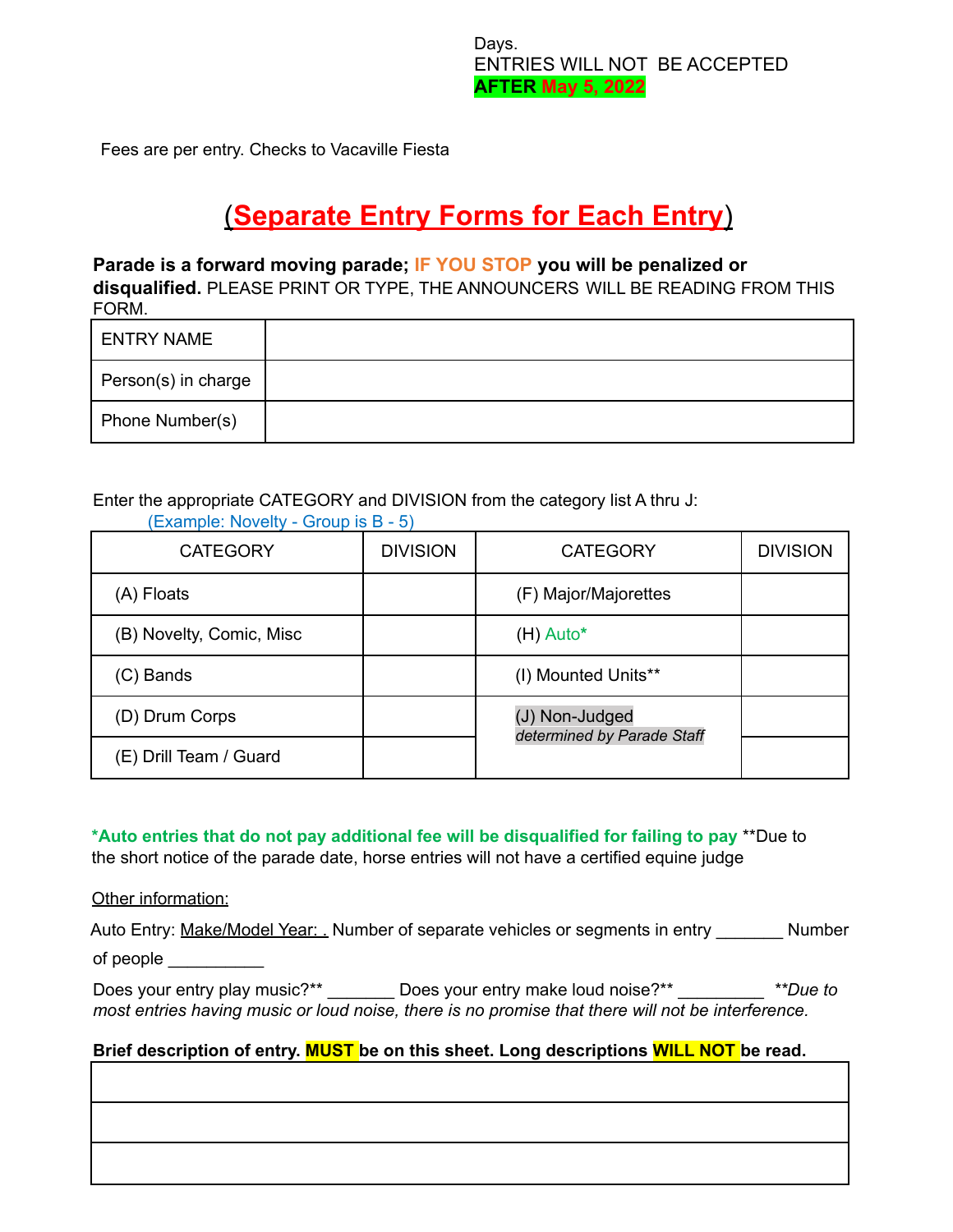In entering this event I/we acknowledge and agree; individually and on behalf of the organization represented; to accept the decision of the judges and to abide by all rules and regulations of the event. I/we further agree; individually and on behalf of the organization represented; to release the Vacaville Fiesta Days, Inc., The City of Vacaville, and all designated representatives, from any and all responsibility for loss, damage or injury to self, or to any person or property through participation in this event.

#### \_\_\_\_\_\_\_\_\_\_\_\_\_\_\_\_\_\_\_\_\_\_\_\_\_\_\_\_\_\_\_\_\_\_\_\_\_\_\_\_\_\_\_\_\_\_\_\_\_\_\_\_\_\_\_\_\_\_\_\_\_\_\_\_\_\_\_\_\_\_\_\_\_\_\_\_\_ Signature of authorized representative and/or responsible adult Date Vacaville Fiesta Days Parade **CATEGORIES**

|                                                   |             |                     | (D) DRUM CORPS           | $1st$ Place | $2^{nd}$ & $3^{rd}$ |
|---------------------------------------------------|-------------|---------------------|--------------------------|-------------|---------------------|
| $(A)$ FLOATS =<br>Truck pulling a trailer/flatbed | $1st$ Place | $2^{nd}$ & $3^{rd}$ | 12. Juniors (13 & under) | Plague      | Certificate         |
| 1. Commercial/Business                            | Plaque      | Certificate         | 13. Seniors (14 & over)  | Plague      | Certificate         |
| 2. School/Non-Profit                              | Plaque      | Certificate         |                          |             |                     |

| (B) NOVELTY, COMIC,<br>MISC. Walking, dancing,<br>other | $1st$ Place | $2^{nd}$ & $3^{rd}$ |
|---------------------------------------------------------|-------------|---------------------|
| 3. Novelty - Individual                                 | Plaque      | Certificate         |
| 4. Novelty - Small Group (<10)                          | Plaque      | Certificate         |
| 5. Novelty – Large Group (>10)                          | Plaque      | Certificate         |
| 6. Miscellaneous                                        | Plaque      | Certificate         |

| (E) DRILL TEAM / GUARD           | $1st$ Place | $2^{nd}$ & $3^{rd}$ |
|----------------------------------|-------------|---------------------|
| 14. Juniors - Drill (13 & under) | Plaque      | Certificate         |
| 15. Seniors - Drill (14 & over)  | Plaque      | Certificate         |
| 16. Military - Drill             | Plaque      | Certificate         |
| 17. Juniors - Flags (13 & under) | Plaque      | Certificate         |
| 18. Seniors - Flags (14 & over)  | Plaque      | Certificate         |
| 19. Honor Guard                  | Plague      | Certificate         |

| (C) BANDS                   | $1st$ Place | $2^{nd}$ & $3^{rd}$ |
|-----------------------------|-------------|---------------------|
| 7. Civilian, non-affiliated | Plaque      | Certificate         |
| 8. High School              | Plaque      | Certificate         |
| 9. Junior High School       | Plaque      | Certificate         |
| 10. Elementary              | Plaque      | Certificate         |
| 11. Military                | Plaque      | Certificate         |

| (F) MAJOR/MAJORETTES               | $1st$ Place | $2nd$ & $3rd$ |
|------------------------------------|-------------|---------------|
| 20. Majorette Juniors (13 & under) | Plaque      | Certificate   |
| 21. Majorette Senior (14 & over)   | Plaque      | Certificate   |
| 22. Drum Major, Open               | Plaque      | Certificate   |

| (G) AUTO                          | $1st$ Place | $2^{nd}$ & $3^{rd}$ |
|-----------------------------------|-------------|---------------------|
| 23. Horseless Carriage (pre 1915) | Plaque      | Certificate         |